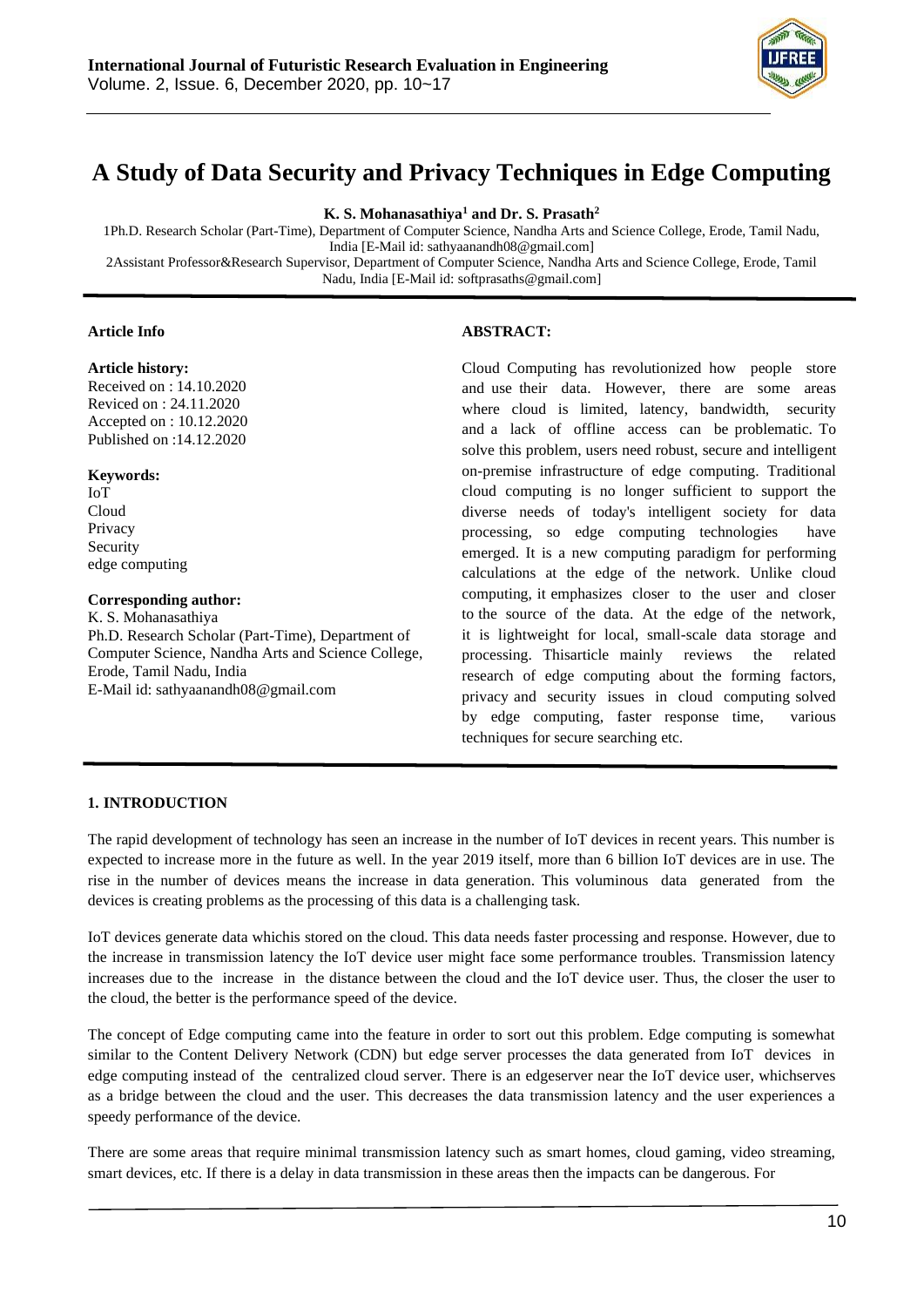

example, in the case of self-driving cars the response from the cloud should be very quick. If there is a delay in transmission of response after the car sends the data tothe central server, consequences can be dangerous,as the car cannot take human-like decisions on its own. Thus, edge computing reduces the transmission latency when voluminous data has to be transmitted.

Edge computing helps in real-time data processing without any sort of transmission latency. Since the data is processed near the user device, the usage of Internet bandwidth is also reduced. These features of edge computing are making it a fundamental constituent for organizations. According to one of thestatistics of Gartner, 50% of the data generated by an enterprise will be created and processed by edge computing rather than centralized cloud data centres by 2022.The important parameters taken into account are as follows,

**Network Bandwidth:** The storageof more data demands the expansion of bandwidth. Thus, the network bandwidth needs to be increased with the increase in the amount of data while edge computing is used.

**Security:** Due to the distributed structure, edge computing is vulnerable to security exploits. This type of architecture increases attack vectors that may result in malware infections

.**Compliances:**The data stored over Edge servers need verification for compliances and regulations as data is one of the key components of any business organization.

**Latency:**The distance between the user device and cloud affects the transmission latency. Sometimes there is an increase in latency that may result in disastrous consequences.Hence, edge computing along with solutions brings some challenges too. These difficulties can be overcome by consulting with cloud experts to start utilizing the benefits of edge computing. So, the implementation of edge computing in any business surely helps in the growth of the business.

## **2. RELATED WORK**

Zhang et al. [1] presented a comprehensive analysis of the data security and privacy threats, protection technologies, and counter measures inherent in edge computing. Specifically made an overview of edge computing, including forming factors, definition, architecture, and several essential applications. Thus, the survey summarized about cryptographic technologies for solving data security and privacy issues in edge computing.

Cui et al. [2] proposed a primitive named proxy-aided cipher text-policy ABE(PA-CPABE), which outsources majority of the decryption computations to edge devices. The proposed PA-CPABE frame work has an advantage in which the key distribution does not require any secure channels. They presented a generic construction of PA-CPABE and formally proved its security.

Li et al. [3] proposed an efficient time-domain multi-authority outsourcing attribute-based encryption(ABE) scheme (TMO) to outsource the computation to edge nodes to enhance security and performance with a dynamic policy updating method for secure data acquisition and sharing in the edge computing. The security analysis and the experimental results showed that TMO can indeed efficiently enhance data security with low overhead in the edge computing environment.

Ullah et al. [4] proposed and discussed the design, implementation and evaluation of integrated NDN with ECC in order to achieve fast information response time, so the frame work combines well known innovative technologies: NDN and ECC.NDN offers network layer content and services, increased caching, built-in modality, built-in security, and interest aggregation. NDN with ECC reduces the backbone traffic on the edge node and cloud node.

Zhu et al. [5] presented an objective of the special issue is to report high-quality state-of-the-art research contributions that address these key aspects of MEC (Multi-access Edge Computing) enabled IoT and novel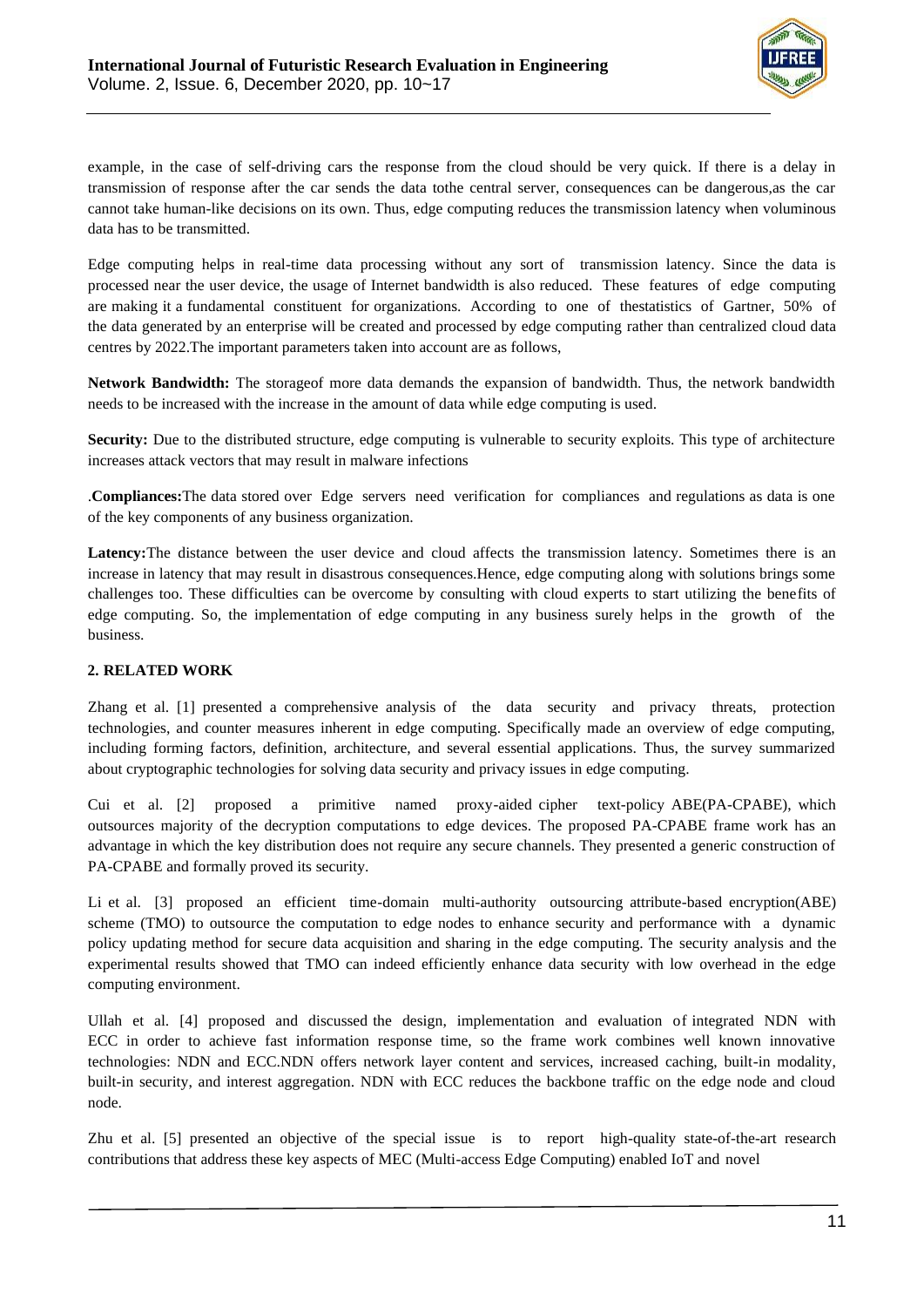

applications. Thus they proposed solutions for resource management and allocation,multimedia processing, as well as novel applications.

Wang et al.[6] discussed that for the Industrial Internet of Things(IIoT),Public-Key Encryption with Keyword Search encryption is a promising techniques to maintain data stored in clouds secure and also to improve the efficiency of searching. The lightweight designed ESPEemployed outsourcing PEKS and hidden structures in the itsmodels, which are promising to accelerate encryption andsearching according to our analyses.

Niu et al.[7] proposed a two type of collision attack on block ciphers: one by making use of leakages from linear layers and other is the scalable collision attack. In addition, a novel scalable collision attack of general applicability and highefficiency is proposed andapplied to masked linear layers and masked S-boxes. It can reach an equal level of performance compared tothe second-order power analysis with acceptable off-line search, which improves the known collision attacks significantly.

Alabdulatif et al.[8] introduced a novel EoT computing framework for secure and smart healthcare surveillance services. Clustering-based techniquesare applied to analyze biosignal data in a secure mannerand developed a distributed analysis approach. The FHE ensured the privacy of outsourced biosignaldata from its source and while it is processed in both edgeIoT devicesand cloud computing and encrypted analysisresults can be retrieved by data owners and decrypted in asecure side.

Xiao et al.[9] provided a comprehensive survey on the most influential and basic attacks as well as the corresponding defense mechanisms that have edge computing specific characteristics and can be practically applied to real-world edge computing systems. Mainly focused on the following four attacks: distributeddenial of service attacks, side-channel attacks, malware injectionattacks, and authentication and authorization attacks.

Carvalho et al.[10] proposed the use of joint parallelism between wireless and cloud domains to efficiently respond to mobile data deluge. They presented and evaluate two design examples –parallel computation of offloadmethod(PCOM) and parallel transmission and storage method(PTSM) which outlines the benefits of parallelism for computation-hungry applications. These two designs are able to make an efficient use of the network resources and support a heavy instantaneous workload by means of the parallelism.

Liu et al.[11] proposed methods to satisfy the increasing demand of mobile data traffic and meet the stringent requirements of the emerging Internet-of-Things(IoT) applications such as smart city, healthcare and augmented/virtual reality (AR/VR),the fifth generation(5G) enabling techniques.

Malong Ke et al.[12] proposed an advanced frame structure design to reduce the access latency and studied about grantfree massive access in cell-free massive MIMO-based IoT, where multiple APs cooperate in the network to serve massive UEs.Moreover, by considering the cooperation of all access points (APs), they investigated two processing paradigms at the receiver for massive access: cloud computing and edge computing.

Hassan et al.[13] investigated, highlighted, and reported on recent advances in edge computing technologies with respect to measuring their impact on IoT and established a taxonomy of edge computing by classifying and categorizing existing literature, and by doing so, we reveal the salient and supportive features of different edge computing paradigms for IoT.

Donno et al. [14] gave an idea of how the different paradigms evolved and what the main research trends are today. Then, starting from this global picture, we focused on each of the paradigms, explaining main characteristics, architecture, and main features, along with considerations on how they interact and influence each other. We concluded by remarking how relevant Fog computing is and arguing that Fog is the glue that keeps IoT, Cloud and Edge computing together.

Taleb et al. [15] introduces a survey on MEC and focuses on the fundamental key enabling technologies. It elaborates MEC orchestration considering both individual services and a network of MEC platformssupporting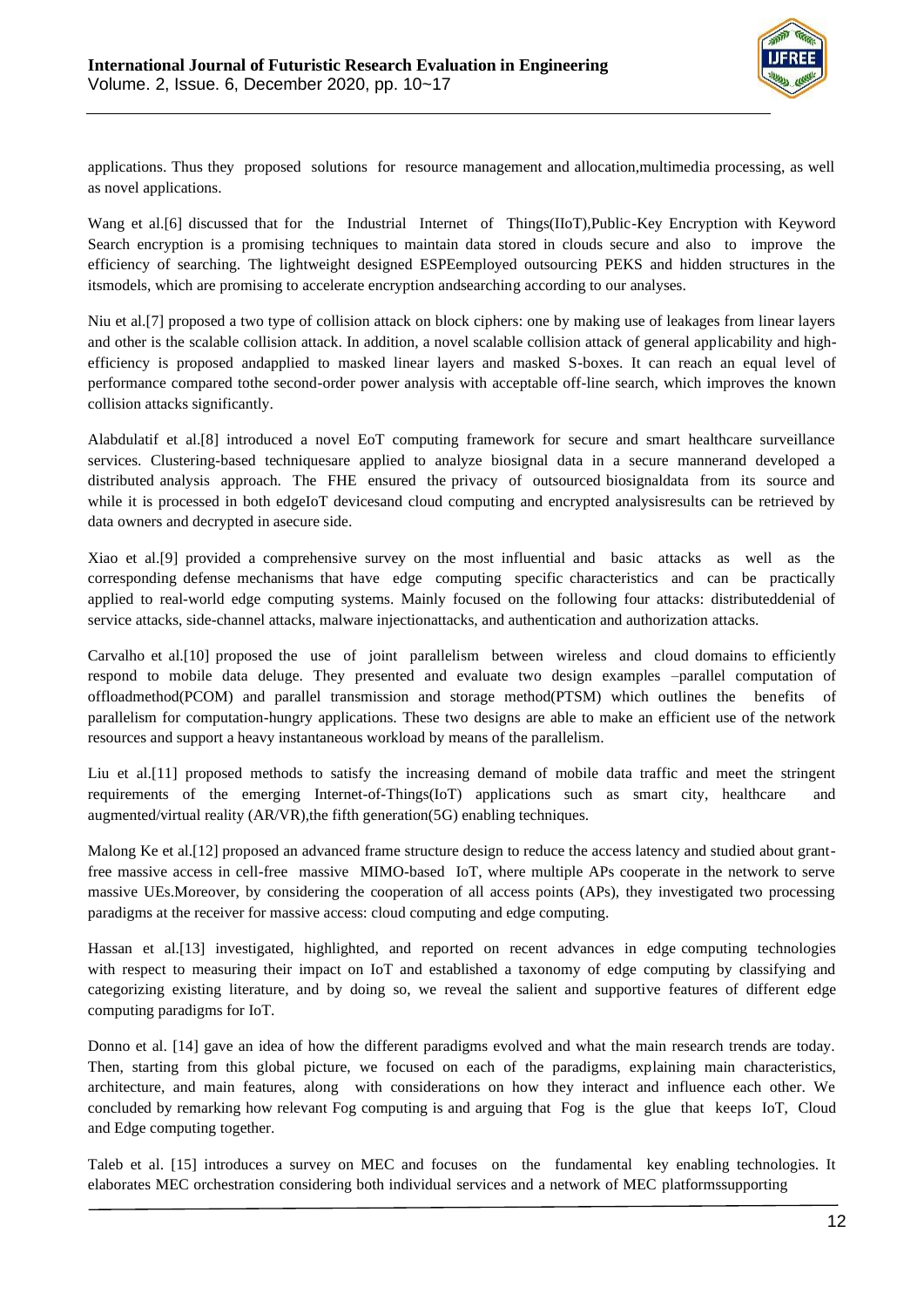

mobility, bringing light into the different orchestration deployment options. And also analyzes the MEC reference architecture and main deployment scenarios, which offer multi-tenancy support for application developers, content providers and third parties.

Shirazi et al. [16] pointed out the influence and strong impact of the extended cloud (i.e., the MEC and fog) on existing communication and networking service models of the cloud. Although the relation between them is fairly evident, there are important properties, notably those of security and resilience, that we study in relation to the newly posed requirements from the MEC and fog.

Wang et al. [17] introduced and discussed : 1) the application scenarios of both; 2) the practical implementation methods and enabling technologies, namely DL training and inference in the customized edge computing framework; 3) challenges and future trends of more pervasive and fine-grained intelligence. This information scattered across the communication, networking and DL areas.

Alfakih et al. [18] presented a computation offloading which has become an effective way to overcome the constraints of mobile devices (MDs) by offloading delay-sensitive and computation-intensive mobile application tasks to remote cloud-based data centers. Smart cities can benefit from offloading to edge points in the framework of the so-called cyber–physical–social systems (CPSS), as for example in traffic violation tracking cameras.

Hou et al. [19] integrated mobile edge computing nodes and fixed edge computing nodes to provide lowlatency computing services cooperatively. For better exploiting these heterogeneous edge computing resources, the concept of software-defined networking (SDN) and edge computing aided IoV (EC-SDIoV) is conceived. Moreover, in a complex and dynamic IoV environment, the outage of both processing nodes and communication links becomes inevitable, which may have life-threatening consequences.

He at al. [20] proposed EUAGame, a game-theoretic approach that formulates the EUA problem as a potential game. We analyze the game and show that it admits a Nash equilibrium. Then, we design a novel decentralized algorithm for finding a Nash equilibrium in the game as a solution to the EUA problem. The performance of this algorithm is theoretically analyzed and experimentally evaluated. The results show that the EUA problem can be solved effectively and efficiently.

Thors et al. [21] discussed radio-frequency (RF) electromagnetic field (EMF) exposure evaluations are conducted in the frequency range 10–60 GHz for array antennas intended for user equipment (UE) and low-power radio base stations in 5G mobile communication systems. A systematic study based on numerical power density simulations considering effects of frequency, array size, array topology, distance to exposed part of human body, and beam steering range was presented.

Xia et al. [22] discussed Edge computing, as an extension of cloud computing, distributes computing and storage resources from centralized cloud to distributed edge servers, to power a variety of applications demanding low latency, e.g., IoT services, virtual reality, real-time navigation, etc. From an app vendor's perspective, app data needs to be transferred from the cloud to specific edge servers in anarea to serve the app users in the area.

Yuan et al. [23] proposed a reliable and lightweight trust mechanism for IoT edge devices based on multisource feedback information fusion. First, due to the multi-source feedback mechanism is used for global trust calculation, which is more reliable against bad-mouthing attacks caused by malicious feedback providers. Then, we adopt lightweight trust

International Journal of Futuristic Research Evaluation inEngineering (IJFREE) Volume: 2Issue :6December 2020evaluating mechanism for co-operations of IoT edge devices, which is suitable for largescale IoT edge computing because it facilitates low-overhead trust computing algorithms.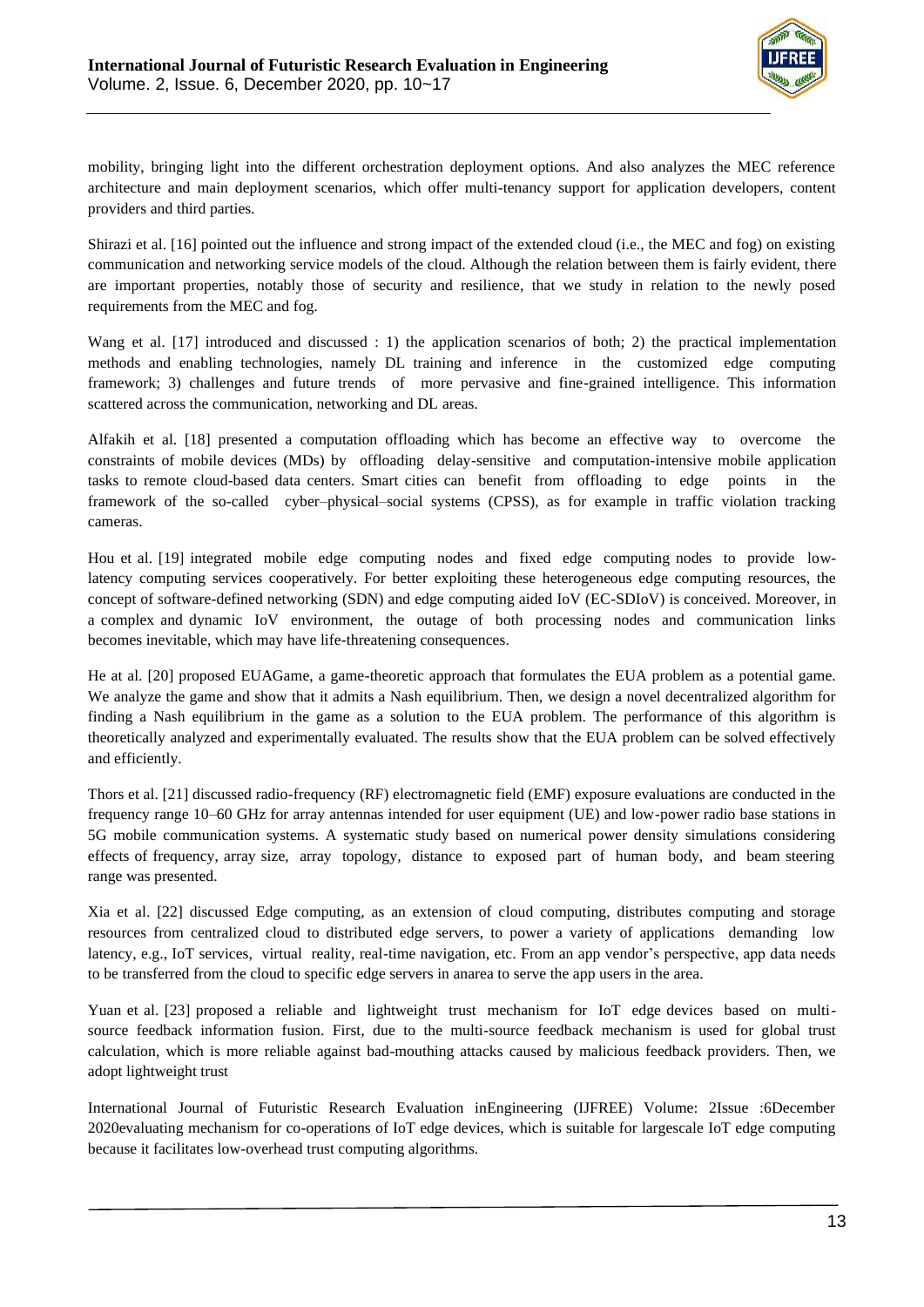

Ren et al. [24] performed data processing at the network edge, mobile edge computing can effectively overcome the deficiencies of network congestion and long latency in cloud computing systems. Toimprove edge cloud efficiency with limited communication and computation capacities, we investigate the collaboration between cloud computing and edge computing, where the tasks of mobile devices can be partially processed at the edge node and at the cloud server.

Qinglin Qi et al. [25] discussed about Fog computing and edge computing extended the compute, storage, and networking capabilities of the cloud to the edge, which will respond to the above-mentioned issues which is based on cloud computing, fog computing, and edge computing, a hierarchy reference architecture is introduced for smart manufacturing. The architecture is expected to be applied in the digital twin shop floor, which opens a bright perspective of new applications within the field of manufacturing.Wenxiao

Shi et al. [26] proposed the share-based edge computing (SEC) paradigm with the mobile-to wired (M2W) offloading computing. By sharing the idle resources under control of SEC servers, tasks from mobile devices can be computed on wired devices. Moreover, a well-designed computing allocation and sharing (CAS) algorithm is proposed to ensure the low fail ratio and the high utilization ratio of the SEC paradigm.Yunzhao

Li et al. [27] proposed a deep reinforcement learning algorithm is proposed to solve the complex computation offloading problem for the heterogeneous Edge Computing Server(ECS) collaborative computing. The problem is solved based on the real-time state of the network and the attributes of the task, which adopts Actor Critic andPolicy Gradient's Deep Deterministic Policy Gradient(DDPG) to make optimized decisions of computation offloading.

Li Lin et al. [28] provided a comprehensive perspective on this trend. First, we give an insight into the architecture refactoring in edge computing. Based on that insight, it reviews the state-of-the-art research on computation offloading in terms of application partitioning, task allocation, resource management, and distributed execution, with highlighting features for edge computing and illustrate some disruptive application scenarios.

Zhi Zhou et al. [29] conducted a comprehensive survey of the recent research efforts on EI. Specifically, we first reviewed the background and motivation for AI running at the network edge. They then provided an overview of the overarching architectures, frameworks, and emerging key technologies for the deep learning model toward training and inference at the network edge.

Marjanovic et al. [30] proposed an edge computing architecture adequate for massive scale MCS services by placing key MCS features within the reference MEC architecture. In addition to improved performance, the proposed architecture decreases privacy threats and permits citizens to control the flow of contributed sensor data. It is adequate forboth data analytics and real-time MCS scenarios, in line with the 5G vision to integrate a huge number of devices and enable innovative applications requiring low network latency.

Hesham El-Sayed et al. [31] carried out existing data analytics and decision-making processes from our current highly virtualized platform of wireless networks and the Internet of Things (IoT) applications. There is a high possibility that these existing methods will encounter more challenges and issuesin relation to network dynamics, resulting in a high overhead in the network response time, leading to latency and traffic.

McKay-Bukowski et al. [32] used The Kilpisjärvi Atmospheric Imaging Receiver Array (KAIRA) is a dual array of omni directional VHF radio antennas.It is operated by the Sodankylä Geophysical Observatory. It makes extensive use of the proven LOFAR antenna and digital signal-processing hardware, and can act as a stand-alone passive receiver, as a receiver for the European Incoherent Scatter very high frequency incoherent scatter radar in Tromsø, or for use in conjunction with other Fenno-Scandinavian VHF experiments.

Baktir et al. [33] observed that bringing computational infrastructures to the proximity of the user does not magically solve all technical challenges. Moreover, it creates complexities of its own when not carefully handled. In this work,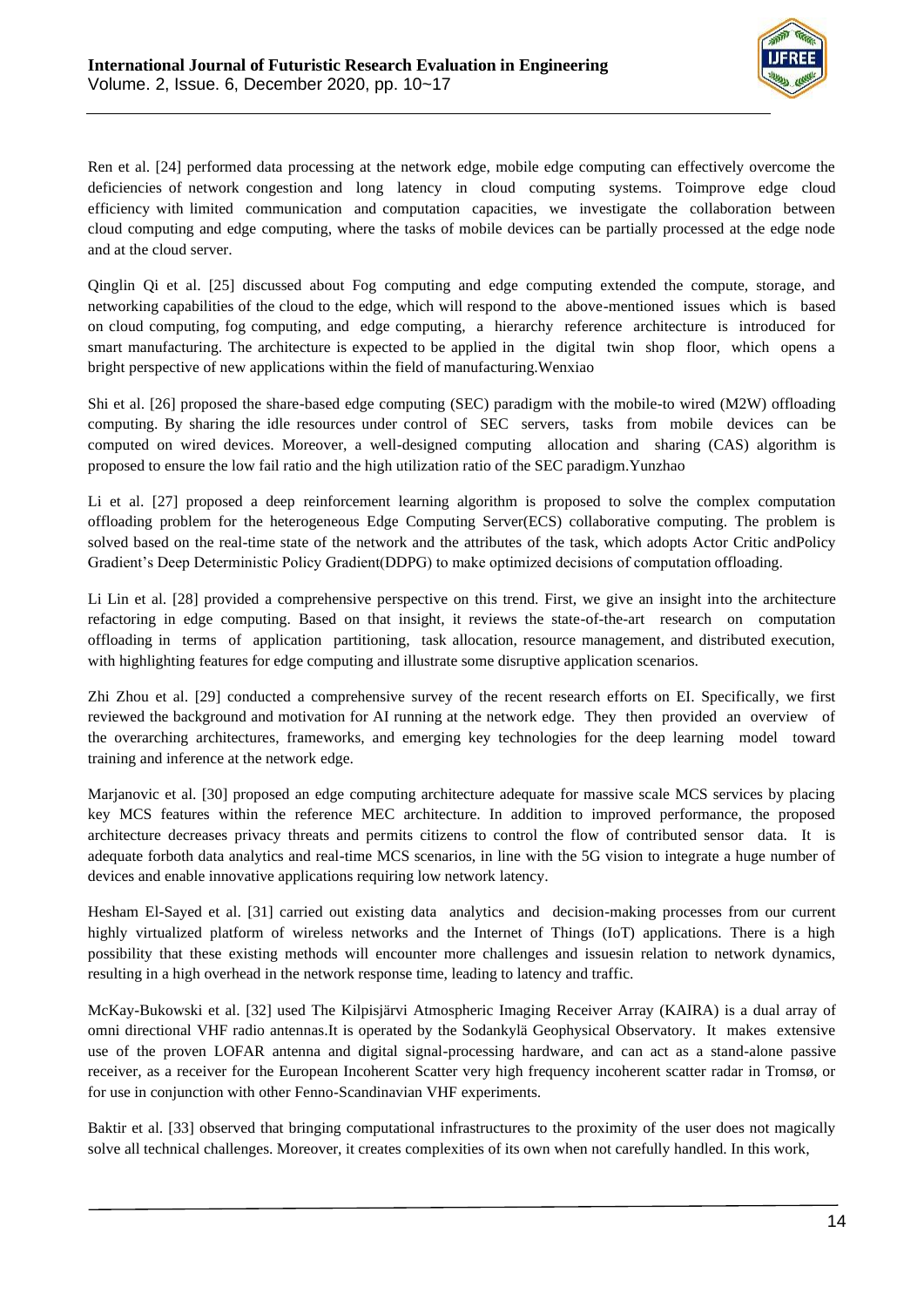

these challenges are discussed in depth and categorically analyzed. As a solution direction, they proposed that another major trend in networking, namely Software-Defined Networking (SDN), should be taken into account.

Wang et al. [34] proposed MOERA, a mobility-agnostic online algorithm based on the "regularization" technique, which can be used to decompose the problem into separate subproblems with regularized objective functions and solve them using convex programming. Through this we are able to prove that MOERA can be a parameterized competitive ratio, without requiring any a priori knowledge on input. MOERA can achieve an empirical competitive ratio of less than 1.2, compared to static approaches.

Babou et al. [35] proposed a solution to solve the problems of latency on HEC servers caused by their limited resources. The increase in the traffic rate creates a long queue on these servers. By leveraging, based on clustering and load balancing techniques, they proposed a new technique called HEC-Clustering Balance. It allows us to distribute the requests hierarchically on the HEC clusters and another focus of the architecture to avoid congestion on a HEC server to reduce the latency.

Pan et al. [36] investigated the key rationale, the state-of-the-art efforts, the key enabling technologies and also the research topics, and typical IoT (Internet of Things) applications benefiting from edge cloud. They also aimed to draw an overall picture of both ongoing research efforts as well as future possible research directions through comprehensive discussions.

Hassan et al. [37] established a taxonomy of edge computing in 5G, which gives an overview of existing state-of-theart solutions of edge computing in 5G on the basis of objectives, computational platforms, attributes, 5G functions, performance measures, and roles. They also presented other important aspects, including the key requirements for its successful deployment in 5Gand the applications of edge computing in 5G.

Li et al. [38] proposed Edgent, a framework that leverages edge computing for DNN collaborative inference through device-edge synergy. Edgent exploits two design knobs: (1) DNN partitioning that adaptively partitions computation between device and edge for purpose of coordinating the powerful cloud resource and the proximal edge resource for real-time DNN inference; (2) DNN right-sizing that further reduces computing latency via early exiting inference at an appropriate intermediate DNN layer.

Liu et al. [39] proposed a HierTrain, efficiently deploys the DNN training task over the hierarchical MECC.They developed a novel hybrid parallelism method, which is the key to HierTrain, to adaptively assign the DNN model layers and the data samples across the three levels of the edge device, edge server and cloud center. We then formulate the problem of scheduling the DNN training tasks at both layer-granularity and samplegranularity. Solving this optimization problem enables us to achieve the minimum training time.Belli et al. [40] proposed a probabilistic model for the estimation of the number of mobile nodes to be selected as substitutes of fixed ones. The effectiveness of our model is verified with tests performed on real-world mobility traces. The architectural hierarchy of the network shifts the management of sensing information close to terminal nodes through the use of intermediate entities (edges) bridging the direct Cloud-Device communication channel.

## **3. CONCLUSION**

Firstly, forming factors of edge computing are given including the shortcomings of cloud computing. Secondly, we analyze the potential data security and privacy-preserving challenges and the possible security mechanisms are given. And then we point out the open research directions of data security and privacy issues in edge computing. Thus this article mainly summarizes the related research of edge computing about the forming factors, privacy and security issues in cloud computing solved by edge computing, faster response time, various techniques for secure searching etc. Finally, this analysis can be used for future enhancements in edge computing.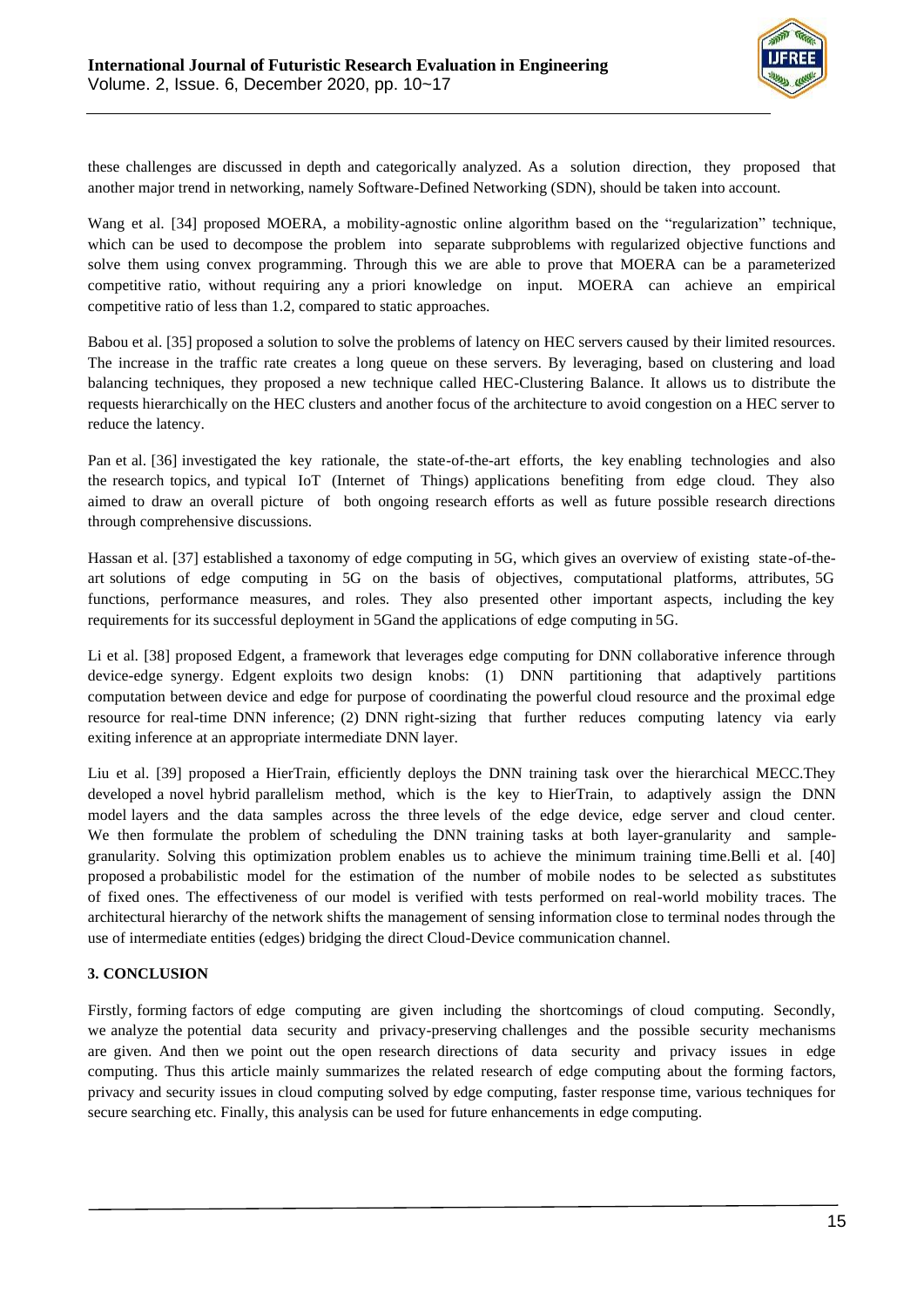

#### **References**

[1]J. Zhang, B. Chen, Y. Zhao, X. Cheng and F. Hu (2018), "Data Security and Privacy-Preserving in Edge Computing Paradigm: Survey and Open Issues", IEEE Access, vol. 6, pp. 18209-18237, doi: 10.1109/ACCESS.2018.2820162. [2]H. Cui, X. Yi and S. Nepal (2018), "Achieving Scalable Access Control Over Encrypted Data for Edge Computing Networks", IEEE Access, vol. 6,pp. 30049-30059, doi: 10.1109/ACCESS.2018.2844373.

[3]Y. Li,z.Dong,K.Sha,C.Jiang,J.Wan and Y.Wang (2019), "TMO:Time Domain Outsourcing Attribute-Based Encryption Scheme for Data Acquisition in Edge Computing",IEEE Access,vol.7,pp.40240-40257,doi:10.1109/ACCESS.2019.2907319.

[4]R.Ullah,M.A.U.Rehman and B.Kim (2019), "Design and Implementation of an Open Source Framework and Prototype For Named Data Networking-Based Edge Cloud Computing System", IEEE Access, vol.7, pp.57741-57759.

[5]Zhu, R., Liu, L., Song, H.et al. (2020), "Multi-access edge computing enabled internet of things: advances and novel applications",Neural Comput & Applic,doi:https://doi.org/10.1007/s00521-020-05267-x.

[6]W. Wang, P. Xu, D. Liu, L. T. Yang and Z. Yan (2020), "Lightweighted Secure Searching Over Public-Key Ciphertexts for Edge-Cloud-Assisted Industrial IoT Devices", IEEE Transactions on Industrial Informatics, vol. 16, no. 6, pp. 4221-4230, doi: 10.1109/TII.2019.2950295.

[7]Y. Niu, J. Zhang, A. Wang and C. Chen (2019), "An Efficient Collision Power Attack on AES Encryption in Edge Computing", IEEE Access, vol. 7, pp. 18734-18748, doi: 10.1109/ACCESS.2019.2896256.

[8]A. Alabdulatif, I. Khalil, X. Yi and M. Guizani (2019), "Secure Edge of Things for Smart Healthcare Surveillance Framework",IEEE Access, vol. 7, pp. 31010-31021,doi: 10.1109/ACCESS.2019.2899323.

[9]Y. Xiao, Y. Jia, C. Liu, X. Cheng, J. Yu and W. Lv (2019), "Edge Computing Security: State of the Art and Challenges", Proceedings of the IEEE, vol. 107, no. 8, pp. 1608-1631, doi:10.1109/JPROC.2019.2918437.

[10]G. H. S. Carvalho, I. Woungang, A. Anpalagan and M. Jaseemuddin (2018), "Analysis of joint parallelism in wireless and cloud domains on mobile edge computing over 5G systems", Journal of Communications and Networks, vol. 20, no. 6, pp. 565-577, doi: 10.1109/JCN.2018.000089.

[11]Y. Liu, M. Peng, G. Shou, Y. Chen and S. Chen (2020), "Toward Edge Intelligence: Multiaccess Edge Computing for 5G and Internet of Things", IEEE Internet of Things Journal, vol. 7, no. 8, pp. 6722-6747, doi:10.1109/JIOT.2020.3004500.

[12]M. Ke, Z. Gao, Y. Wu, X. Gao and K. Wong (2020), "Massive Access in Cell-Free Massive MIMO-Based Internet of Things: Cloud Computing and Edge Computing Paradigms",IEEE Journal on Selected Areas in Communications,doi: 10.1109/JSAC.2020.3018807.

[13]N. Hassan, S. Gillani, E. Ahmed, I. Yaqoob and M. Imran (2018), "The Role of Edge Computing in Internet of Things", IEEE Communications Magazine, vol. 56, no. 11, pp. 110-115, doi: 10.1109/MCOM.2018.1700906.

[14]M. De Donno, K. Tange and N. Dragoni, "Foundations and Evolution of Modern Computing Paradigms: Cloud, IoT, Edge, and Fog," in IEEE Access, vol. 7, pp. 150936-150948, 2019, doi:10.1109/ACCESS.2019.2947652.

[15]T. Taleb, K. Samdanis, B. Mada, H. Flinck, S. Dutta and D. Sabella, "On Multi-Access Edge Computing: A Survey of the Emerging 5G Network Edge Cloud Architecture and Orchestration," in IEEE Communications Surveys & Tutorials, vol. 19, no. 3, pp. 1657-1681, thirdquarter 2017, doi: 10.1109/COMST.2017.2705720.

[16]S. N. Shirazi, A. Gouglidis, A. Farshad and D. Hutchison, "The Extended Cloud: Review and Analysis of Mobile Edge Computing and Fog From a Security and Resilience Perspective," in IEEE Journal on Selected Areas in Communications, vol. 35, no. 11, pp. 2586-2595, Nov. 2017, doi: 10.1109/JSAC.2017.2760478.

[17]X. Wang, Y. Han, V. C. M. Leung, D. Niyato, X. Yan and X. Chen, "Convergence of Edge Computing and Deep Learning: A Comprehensive Survey," in IEEE Communications Surveys & Tutorials, vol. 22, no. 2, pp. 869-904, Secondquarter 2020, doi: 10.1109/COMST.2020.2970550.

[18]T. Alfakih, M. M. Hassan, A. Gumaei, C. Savaglio and G. Fortino, "Task Offloading and Resource Allocation for Mobile Edge Computing by Deep Reinforcement Learning Based on SARSA," in IEEE Access, vol. 8, pp. 54074-54084, 2020, doi: 10.1109/ACCESS.2020.2981434.

[19]X. Hou et al., "Reliable Computation Offloading for Edge-Computing-Enabled Software-Defined IoV," in IEEE Internet of Things Journal, vol. 7, no. 8, pp. 7097-7111, Aug. 2020, doi: 10.1109/JIOT.2020.2982292.

[20]Q. He et al., "AGame-Theoretical Approach for User Allocation in Edge Computing Environment," in IEEE Transactions on Parallel and Distributed Systems, vol. 31, no. 3, pp. 515-529, 1 March 2020, doi: 10.1109/TPDS.2019.2938944.

[21]Y. Zhang, X. Lan, J. Ren and L. Cai, "Efficient Computing Resource Sharing for Mobile Edge-Cloud Computing Networks," in IEEE/ACM Transactions on Networking, vol. 28, no. 3, pp. 1227-1240, June 2020, doi: 10.1109/TNET.2020.2979807.

[22]X. Xia, F. Chen, Q. He, J. C. Grundy, M. Abdelrazek and H. Jin, "Cost-Effective App Data Distribution in Edge Computing," in IEEE Transactions on Parallel and Distributed Systems, vol. 32, no. 1, pp. 31-44, 1 Jan. 2021, doi: 10.1109/TPDS.2020.3010521.

[23]J. Yuan and X. Li, "A Reliable and Lightweight Trust Computing Mechanismfor IoT Edge Devices Based on Multi-Source Feedback Information Fusion," in IEEE Access, vol. 6, pp. 23626-23638, 2018, doi: 10.1109/ACCESS.2018.2831898.

[24]J. Ren, G. Yu, Y. He and G. Y. Li, "Collaborative Cloud and Edge Computing for Latency Minimization,"in IEEE Transactions on Vehicular Technology, vol. 68, no. 5, pp. 5031-5044, May 2019, doi: 10.1109/TVT.2019.2904244.

[25]Q. Qi and F. Tao, "A Smart Manufacturing Service System Based on Edge Computing, Fog Computing, and Cloud Computing," in IEEE Access, vol. 7, pp. 86769-86777, 2019, doi: 10.1109/ACCESS.2019.2923610.

[26]W. Shi, J. Zhang and R. Zhang, "Share-Based Edge Computing Paradigm With Mobile-to-Wired Offloading Computing," in IEEE Communications Letters, vol. 23, no. 11, pp. 1953-1957, Nov. 2019, doi: 10.1109/LCOMM.2019.2934411.[27]Y. Li,

F. Qi, Z. Wang, X. Yu and S. Shao, "Distributed Edge Computing Offloading Algorithm Based on Deep Reinforcement Learning," in IEEE Access, vol. 8, pp. 85204-85215, 2020, doi: 10.1109/ACCESS.2020.2991773.